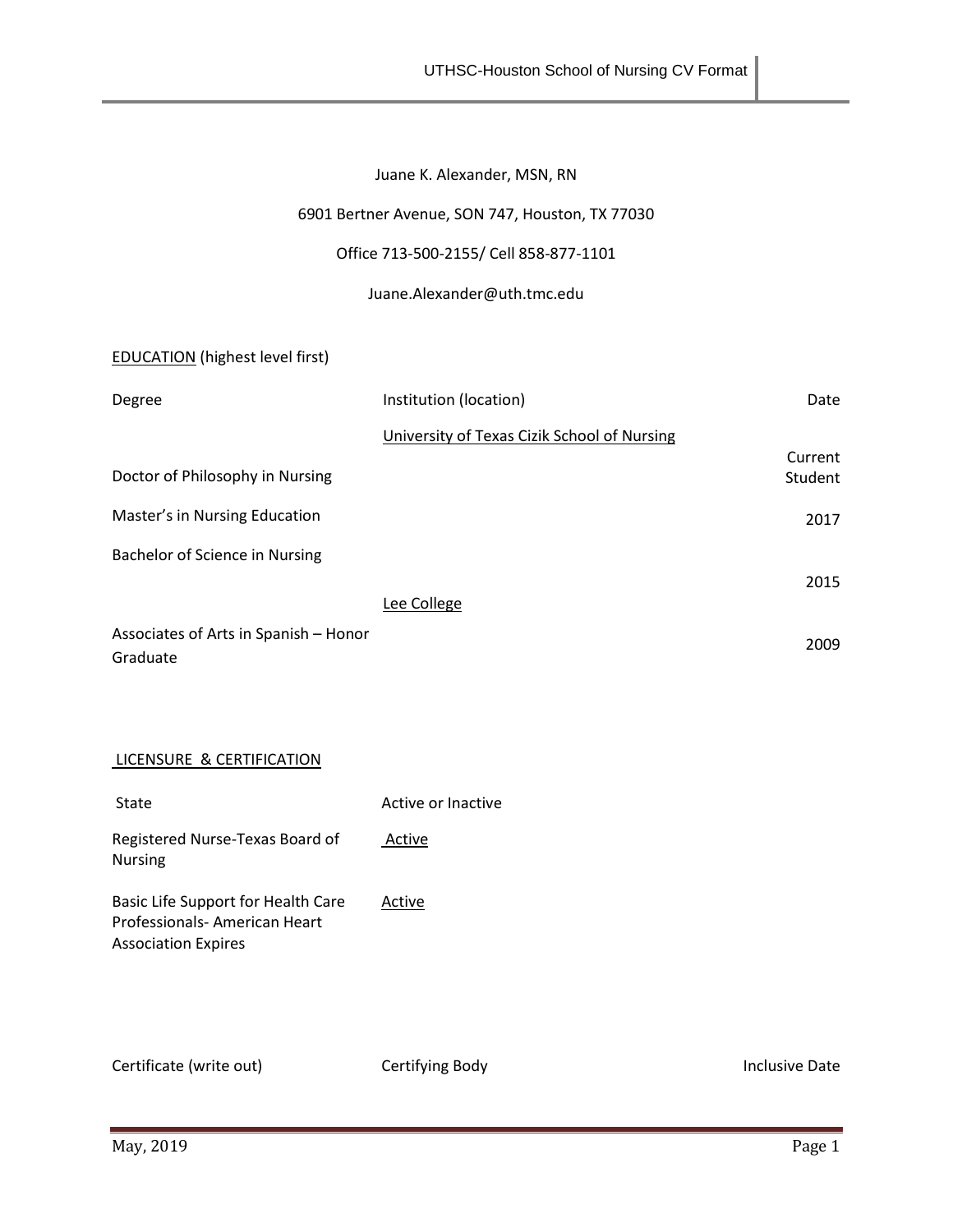## PROFESSIONAL EXPERIENCE ( past to current)

| Institution                                                         | Position title                                                                                                                                                                                                                                                                                        | <b>Inclusive Dates</b>   |  |  |
|---------------------------------------------------------------------|-------------------------------------------------------------------------------------------------------------------------------------------------------------------------------------------------------------------------------------------------------------------------------------------------------|--------------------------|--|--|
| UNITED STATES ARMY.                                                 | <b>Interior Electrician</b>                                                                                                                                                                                                                                                                           | 2010-2012.               |  |  |
| CHI ST. LUKE'S HOSPITAL<br>SUGARLAND.                               | Postpartum/Mother-Baby Unit<br><b>Medical Surgical Unit</b><br><b>Patient Care Governing Congress Member</b><br>Wound Care Ostomy Council Member                                                                                                                                                      | 2015-2018                |  |  |
| UNIVERSITY OF TEXAS, CIZIK SCHOOL<br>OF NURSING.                    | <b>Community Health Nursing Clinical Instructor</b><br>(Pacesetter and RN-BSN)<br>Community Health Nursing Didactic Instructor (<br>Pacesetter and RN-BSN)<br><b>Adult Health Care 2 Clinical Instructor</b><br>Reproductive Health Care Clinical Instructor<br>High Acuity Simulation Lab Instructor | January 2018-<br>Present |  |  |
| HONORS & AWARDS (past to current)                                   |                                                                                                                                                                                                                                                                                                       |                          |  |  |
| Award<br>CERTIFICATE OF ACHIEVEMENT.                                | <b>Awarding Organization</b><br><b>United States Army</b>                                                                                                                                                                                                                                             | Date<br>2010             |  |  |
| MILITARY OUTSTANDING VOLUNTEER United States Army<br>SERVICE MEDAL. |                                                                                                                                                                                                                                                                                                       | 2011                     |  |  |
| BRIGADE COIN FOR EXCELLENCE.                                        | <b>United States Army</b>                                                                                                                                                                                                                                                                             | 2011                     |  |  |
| <b>GREAT CATCH AWARD.</b>                                           | St. Luke's Sugar Land.                                                                                                                                                                                                                                                                                | 2018                     |  |  |
| NOMINEE-OUTSTANDING TEACHER<br><b>2019 UNDERGRADUATE FACULTY</b>    | University of Texas Cizik School of Nursing                                                                                                                                                                                                                                                           | 2019                     |  |  |

### **GRANTS**

#### **PUBLICATIONS**

#### **PRESENTATIONS**

Alexander, J. (2018) *Gaps in Cancer Research in the Caribbean*. Presented at the University of Texas Health Science Center at Houston, Cizik School of Nursing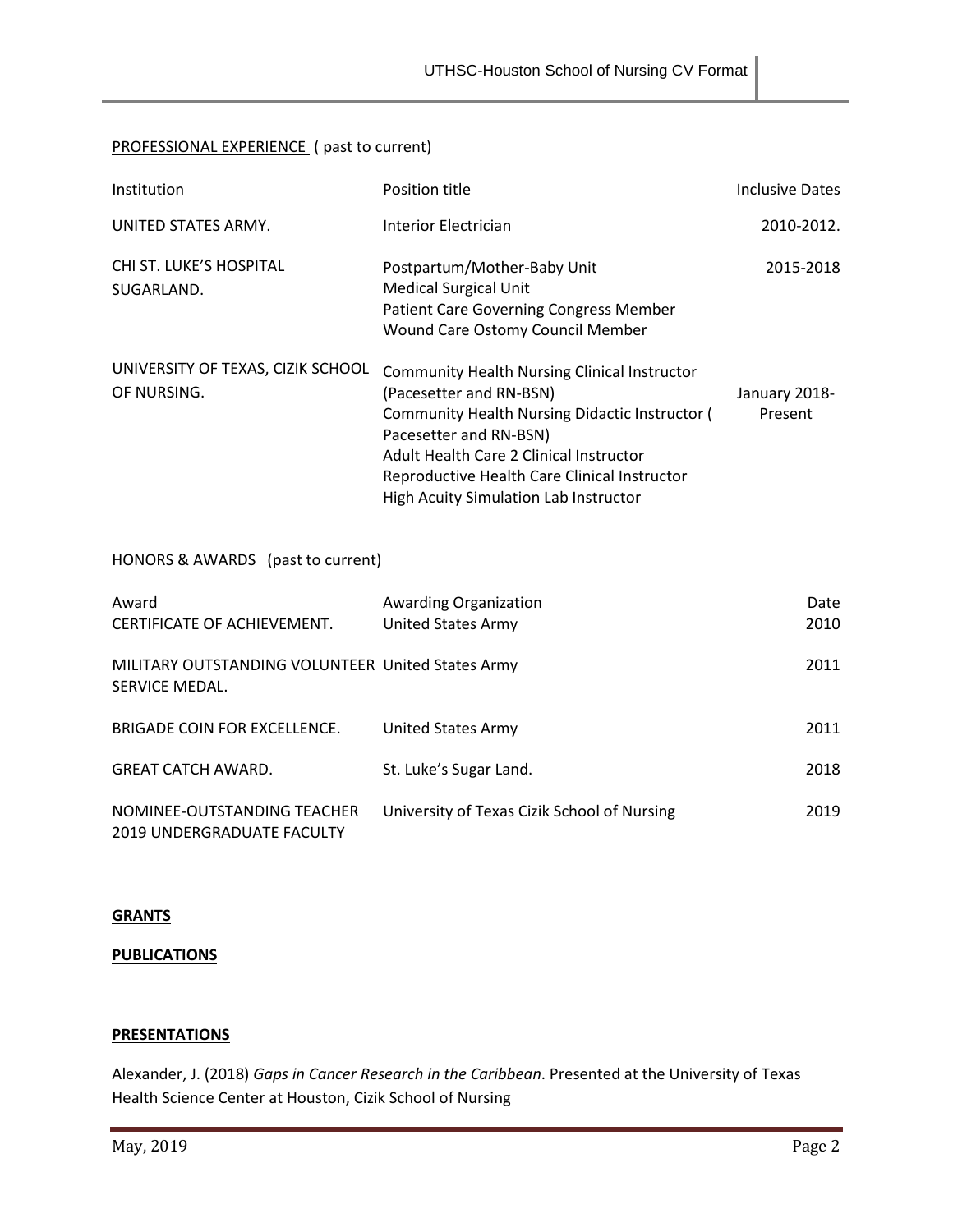Alexander, J., Havor, E., (2019) *Factors Influencing MMR Vaccination Among Children Rates Among Children 19-35 Months in the United States*. Presented at the University of Texas Health Science Center at Houston, Cizik School of Nursing

#### **PROFESSIONAL SERVICE**

INSTITUTE OF FORENSIC SCIENCE. 2017

Helped with the revision of an Infant Death Supplement and presented on developmental stages to SIDS committee.

UNIVERSITY OF TEXAS- MCGOVERN MEDICAL SCHOOL. 2017

Taught IV starts and blood draws to students in the UTHealth Summer Health Professions Education Program.

Professional Memberships

American Nurses Association

Texas Nurses Association

Institutional Service (past to current) University of Texas Cizik School of Nursing

Baccalaureate Council Member July 2018- Present

Community Service (past to current)

St. Lucia Red Cross – Hurricane Tomas Relief Organizer- 2010

Heart Gift Houston- Translator- 2015

Catholic Charities- Volunteer in Food Bank- 2018-Present